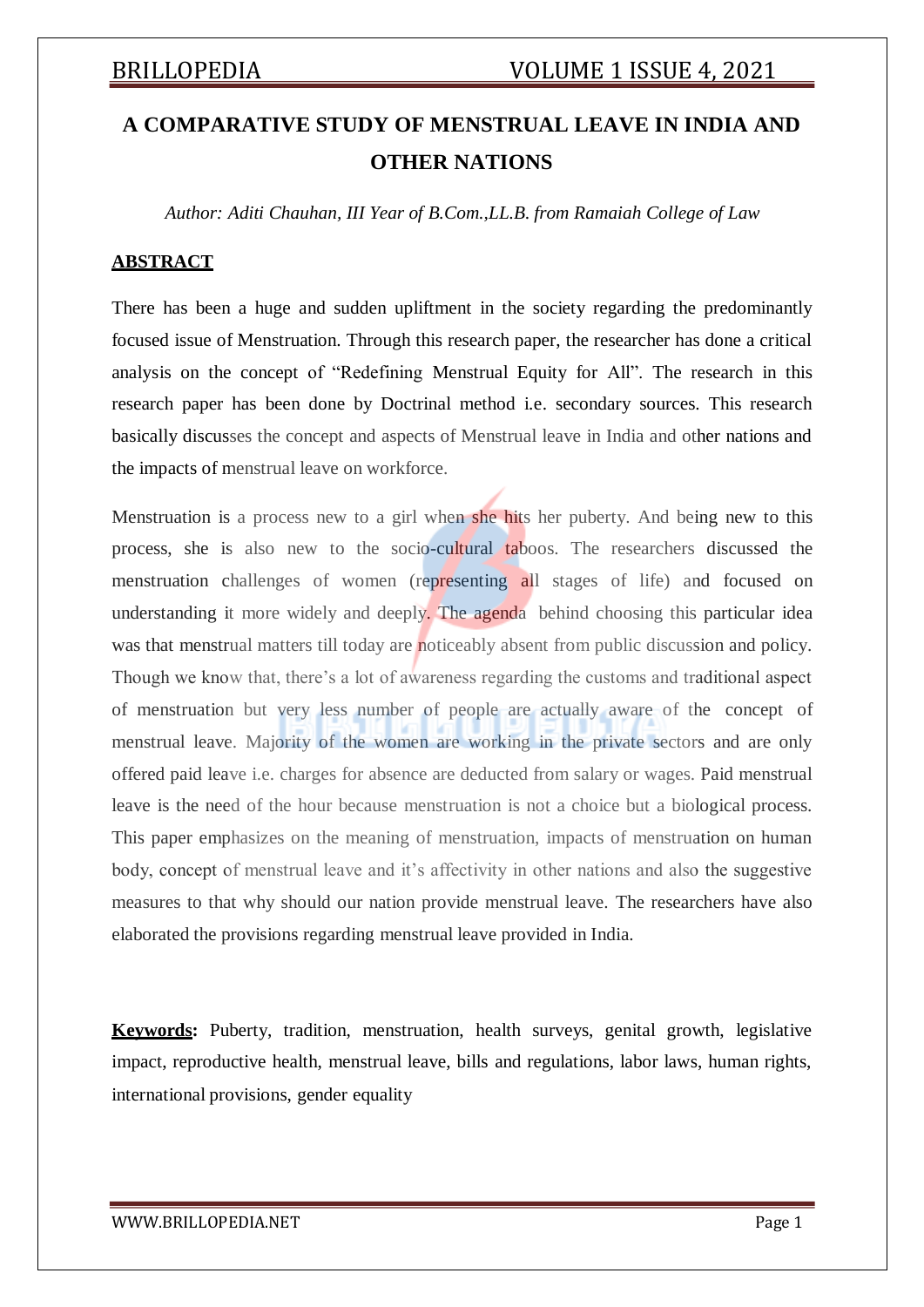### **HYPOTHESIS**

- $\triangleright$  Whether menstrual leave and sick leave are different.
- $\triangleright$  Whether there are already existing policies regarding menstrual leave nationally and internationally.

### **OBJECTIVES OF RESEARCH:**

- $\triangleright$  Toclearly state the meaning menstruation and menstrual leave and not confusing menstrual leave with sickness.
- $\triangleright$  To elaborate the international and national policies regarding menstrual leave.
- $\triangleright$  Suggestive measures to why should our nation implement it.

### **INTRODUCTION**

India has seen quite progressive changes in the recent years and hopefully will be more progressive in coming future. However, there are still some issues which have were and are still a taboo in our country and one of such issue is 'Menstruation'. In this twenty-first century too, it's very difficult to have an open discussion about it as people seem to get extremely uncomfortable and prefer to discuss it behind doors only. But there's nothing to be uncomfortable about it as it is a natural process in which the uterus sheds blood and tissues through the vagina<sup>1</sup>. Although menstruation is a natural biological process affecting half of the world's population at reproductive age, it continues to be surrounded by varying degrees of stigma, silence and shame in many contexts and is a barrier to gender equality<sup>2</sup>. It being a natural process has nothing to do with choice and hence there should be no stigma and indoor discussion about menstruation anymore. So to widely discuss the social aspects of menstruation, the researcher first discussed the meaning, process and impacts of menstruation on human body.

Menstruation, often called as periods, is a normal vaginal bleeding that occurs as a part of woman's monthly cycle. This is a healthy process for girls and women of reproductive age.

<sup>&</sup>lt;sup>1</sup>Menstruation and Human Rights, United Nations Populations Fund, (Oct. 02, 2021, 10:04 AM) https:/[/www.unfpa.org/menstruationfaq.](http://www.unfpa.org/menstruationfaq) 2Supra 1.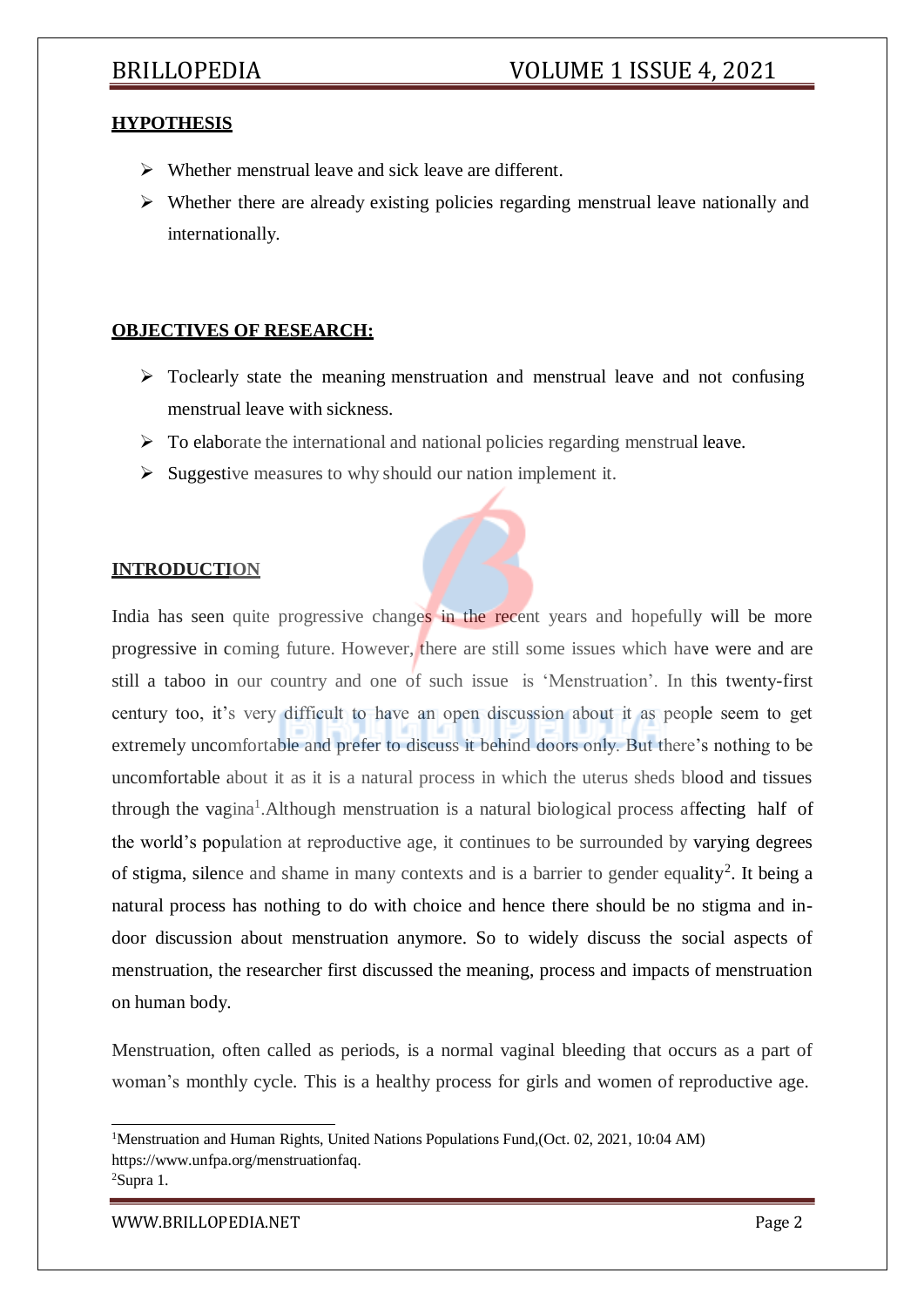In some nations, especially the Western countries, this is often called "the periods". It typically lasts 2 to 5 days, but this varies by individual. Menstruation is a biological cycle that takes place in the reproductive system of a woman or girls' body to prepare her body for potential pregnancy. The cycle begins when a girl reaches her age of puberty and continues till she reaches the end of her fertility i.e. Menopause<sup>3</sup>. Menopause is the time when the menstrual cycle of a woman ends. The menstrual cycle can be short or long but it is roughly 28 days long. Menstruation is basically the shedding of the lining of the uterus and the remnants of the unfertilized egg. It continues with an increase in the hormone estrogen, and the lining of the uterus becomes thick and spongy again (typically day  $6-8$ )<sup>4</sup>. The egg is then released from one of the ovaries, called "ovulation", this usually happens within 14 days, but it may vary. Then the egg moves through the fallopian tube toward the uterus (typically day 15-24). If the egg is not fertilized, it will not be implanted in the uterus wall but instead fall apart, and the hormone levels such as estrogen and progesterone, will drop. And again a new cycle will start<sup>5</sup>. Most of the people have a consistent cycle, even predictable but some may face changes and variance too, especially in the initial years after menarche i.e. the first occurrence of menstruation<sup>6</sup>. Some changes in the menstrual cycle like absence of bleeding, sometimes symbolizes pregnancy and sometimes, it may be just because of use of contraceptive pills, stress, lack of proper nutrition, physical activities or other health concerns. And some of the cycle changes are just a natural part of ageing<sup>7</sup>. And this was the process which each and every menstruating girl faces until she reaches the age of menopause.

There are some impacts or can say symptoms of menstruation. They include breast swelling and tenderness; tension; stress; bloating; acne breakout; leg; back or stomach cramps; premenstrual syndrome etc. Not all the women may face this. There may be different impacts on different human body. Some women may confuse the symptoms of menstruation with those of early pregnancy, as they can be similar. These include a missed period, breast tenderness or swelling, nausea, frequent urination and even tiredness. Apart from these natural impacts, some of them face irritation and lack of confidence due to lack of proper sanitation facilities or lack of availability of properly cleaned and hygienic washrooms at

<sup>3</sup>PLAN International UK's research on period and poverty stigma, PLAN International, (Oct. 02, 2021, 10:12 AM), https://plan-uk.org/media-centre/plan-international-uks-research-on-period-poverty-and-stigma.

<sup>4</sup>Supra 1.

<sup>5</sup>Supra 1.

<sup>6</sup>Supra 1.

<sup>7</sup>Supra 1.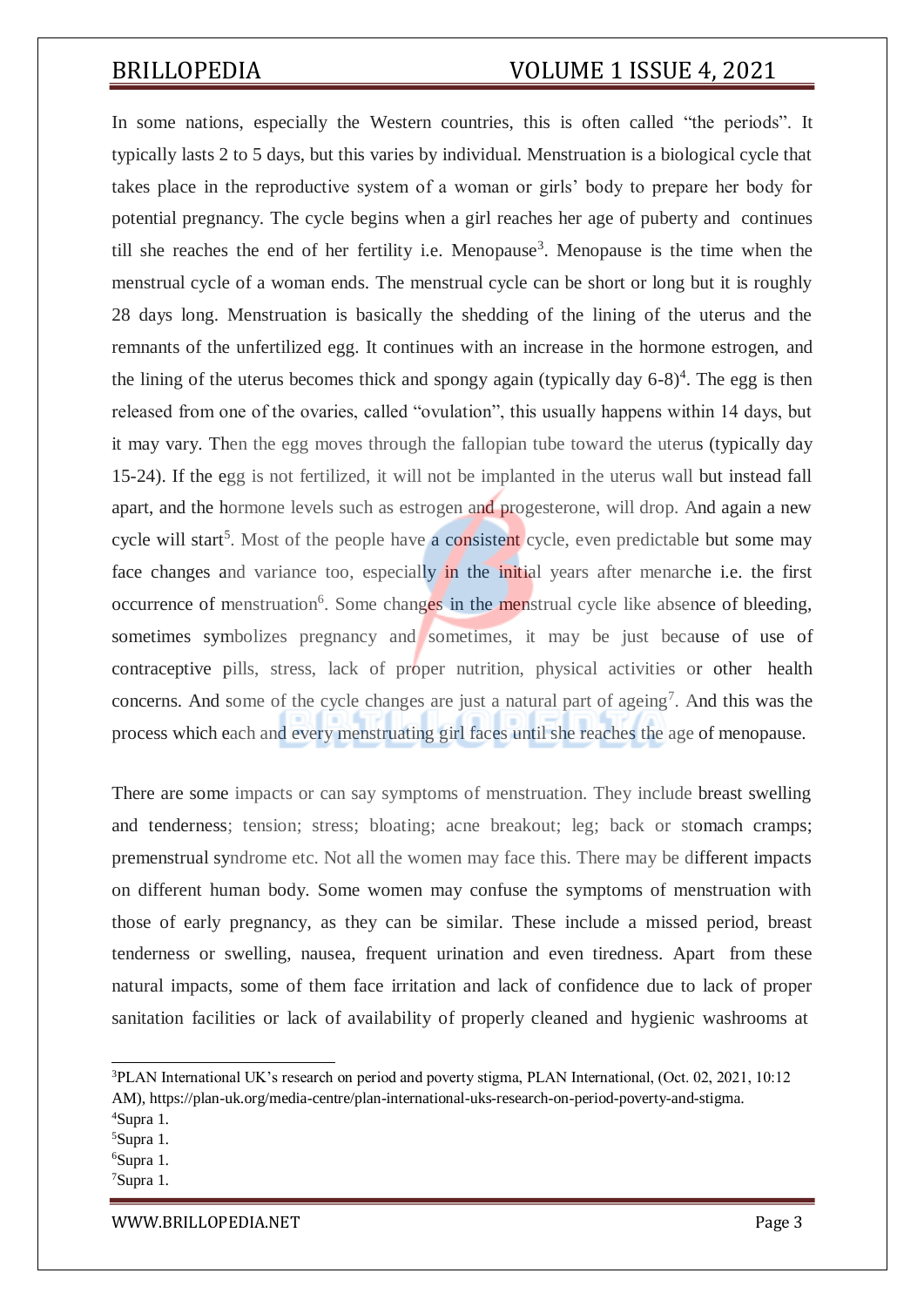workplace and public place; and especially when the society is not much supportive and understanding regarding menstruation. Women also experience pain before and during menstruation called dysmenorrhea. It is of two types: Primary dysmenorrhea occurs in people who experience pain before and during menstruation. And if you've had normal periods that become painful later in life, it may be secondary dysmenorrhea.Every day, more than 300 women<sup>8</sup> are menstruating and there is an increasing recognition that this natural process is experienced negatively and presents a barrier to health and gender equality in low and middle-income contexts<sup>9</sup>. A study conducted by University of Manchester, UK shows that access to clean and reliable materials to absorb menses, supportive sanitation infrastructure, and biological and pragmatic information about menstruation are still the core challenges<sup>10</sup>. Fewer studies of adult women have highlighted that they too lack resources and support<sup>11</sup>, which may contribute to stress and absence from employment<sup>12</sup>. These above mentioned impacts effectively prove that menstruation affects the effective working and normal schedule of a woman and the same have been proven by various surveys and studies too. Menstruation is never to be considered as an excuse by a woman for escaping from any work or obligation, whether working, studying or a woman engaged with the house chores. It should be considered appraisable that they try to work in the same manner as they work otherwise. But because they go through this process biologically, they should be given proper care and attention during their menstrual days. During one's menstrual cycle, one goes through a lot of physical pain and sufferings, which if not taken proper care of may affect their health in future and may also cause problems in a woman's pregnancy, which is not good for one's health and such health issues may also affect the emotional state of a woman and may also lead to future complications mentally and physically. Also working hard, during menstrual days leads to internal weakness.

<sup>8</sup>George R, Celebrating Womanhood: How Better Menstrual Hygiene Management Is the Path to Better Health, Dignity and Business: Break the Silence, Mar. 8, 2013, at 3.

<sup>9</sup>Sommer M, Caruso BA, Sahin M, Calderon T, Cavill S, Mahon T, A Time for Global Action: Addressing Girls' Menstrual Hygiene Management Needs in Schools,(Oct. 02,2021, 10:30 AM),

https://doi.org/10.1371/journal.pmed.1001962.

<sup>&</sup>lt;sup>10</sup>Julie Hennegan, Alexandra K Shannon, Jennifer Rubli, KellogiJ.Schwab, G.J. Mlelndez Torres, Women's and girls' experiences of menstruation in low- and middle-income countries: A systematic review and qualitative metasynthesis , (Oct. 02,2021, 10:35 AM).

 $11$ MarniSommer. Where the education system and women bodies collide: The social and health impact of girls' experiences of menstruation and schooling in Tanzania, (Oct. 02, 2021, 10:40 AM), https://doi.org/10.1016/j.adolescence.

 $12G$ arg S, Sharma N, Sahay R, Socio- Cultural aspects of menstruation in an urban slum in Delhi, India-Reproductive Health Matters, (Oct. 02, 2021, 10:55 AM), https:/[/www.ncbi.nlm.nih.gov/pubmed/11468832.](http://www.ncbi.nlm.nih.gov/pubmed/11468832)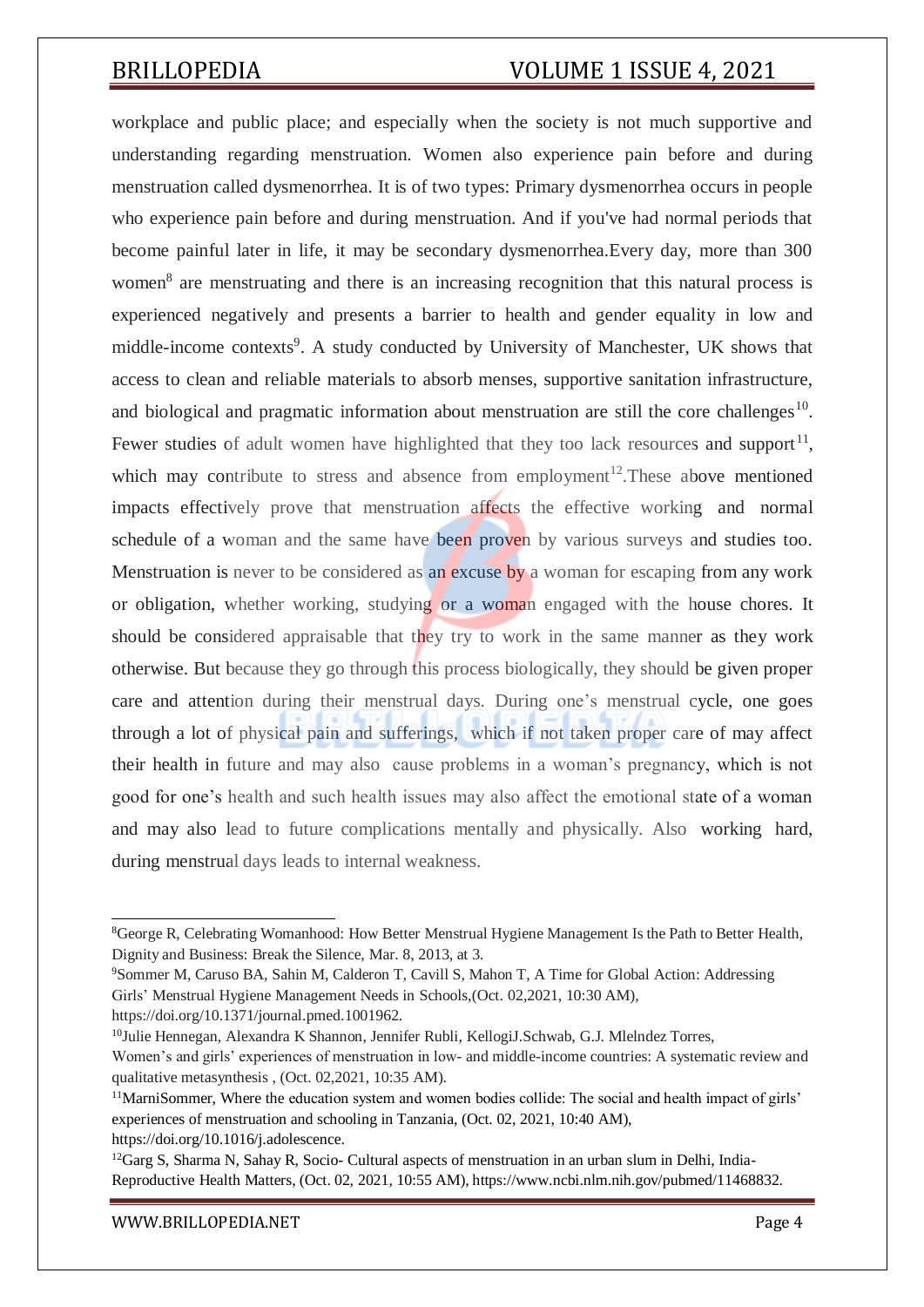### **CONCEPT OF MENSTRUAL LEAVE**

Menstrual leave is a type of leave, where a woman may have the option to take paid or unpaid leave from her employment if she is menstruating and is unable to go to work because of it<sup>13</sup>. A study shows that, 40% women<sup>14</sup> are a part of labor force and 20% of them experience dysmenorrhea<sup>15</sup>.According to the American Academy of Family Physicians, nearly one in five women have pain so severe that it interferes with daily activities.Doctors across the globe acknowledge that dysmenorrhoea or menstrual cramps can be as painful as heart attacks. However, some women do experience very little or no pain during their menstruation and it is inappropriate for such women who go through not so painful periods to generalize their experience of menstruation for rest of the women. Menstrual leave is to be considered as the mark of organizations sensitivity regarding the needs of women employed. In 2016, John Guillebaud, professor of reproductive health at University College London, explained that period pain can be as "bad as having a heart attack"<sup>16</sup>. And for a factual matter, women's concerns about periods and pains are the third biggest reproductive health problems<sup>17</sup>. And since women made up  $21.8\%$  of the workforce in 2019 according to International LabourOrganization, paid menstrual leave is worth a discussion<sup>18</sup>.

Menstrual leave should not be considered 'an excuse from work for pain' but a 'treatment for pain'. The concept of menstrual leave raises a number of questions regarding women's health, workforce participation and gender equity at work. The question regarding gender equality and workforce participation do not arise because men and women are genetically different and there can be no comparison between two biologically different bodies and one need to acknowledge this fact. So the concept of menstrual leave is unquestionably an equitable approach. And if we talk about the census and surveys, then there are nine countries which have fewer women working rate than India. This statement is proven by statistics

https://feminisminindia.com/2019/09/20/need-menstrual-leave-policy-india/ .

 $17$ Supra 16.

<sup>13</sup>Labour Rights Indonesia: What is Menstrual Leave, (Oct. 02, 2021, 11:30AM)

https://web.archive.org/web/20110813171350[/http://cleanclothes.org/newslist/252-labour-rights-in-indonesia](http://cleanclothes.org/newslist/252-labour-rights-in-indonesia-)what-is-menstruation-leave.

<sup>&</sup>lt;sup>14</sup>International Labour Organization, ILOSTAT database, (Oct.02, 2021, 11:30 AM), https://data.worldbank.org/indicator/SL.TLF.CACT.ZS.

<sup>15</sup>Supra 9.

<sup>&</sup>lt;sup>16</sup>Moitraye Das, Why do we need the menstrual policy in India, (Oct. 02, 2021, 11:45 AM),

<sup>18</sup>Supra 14.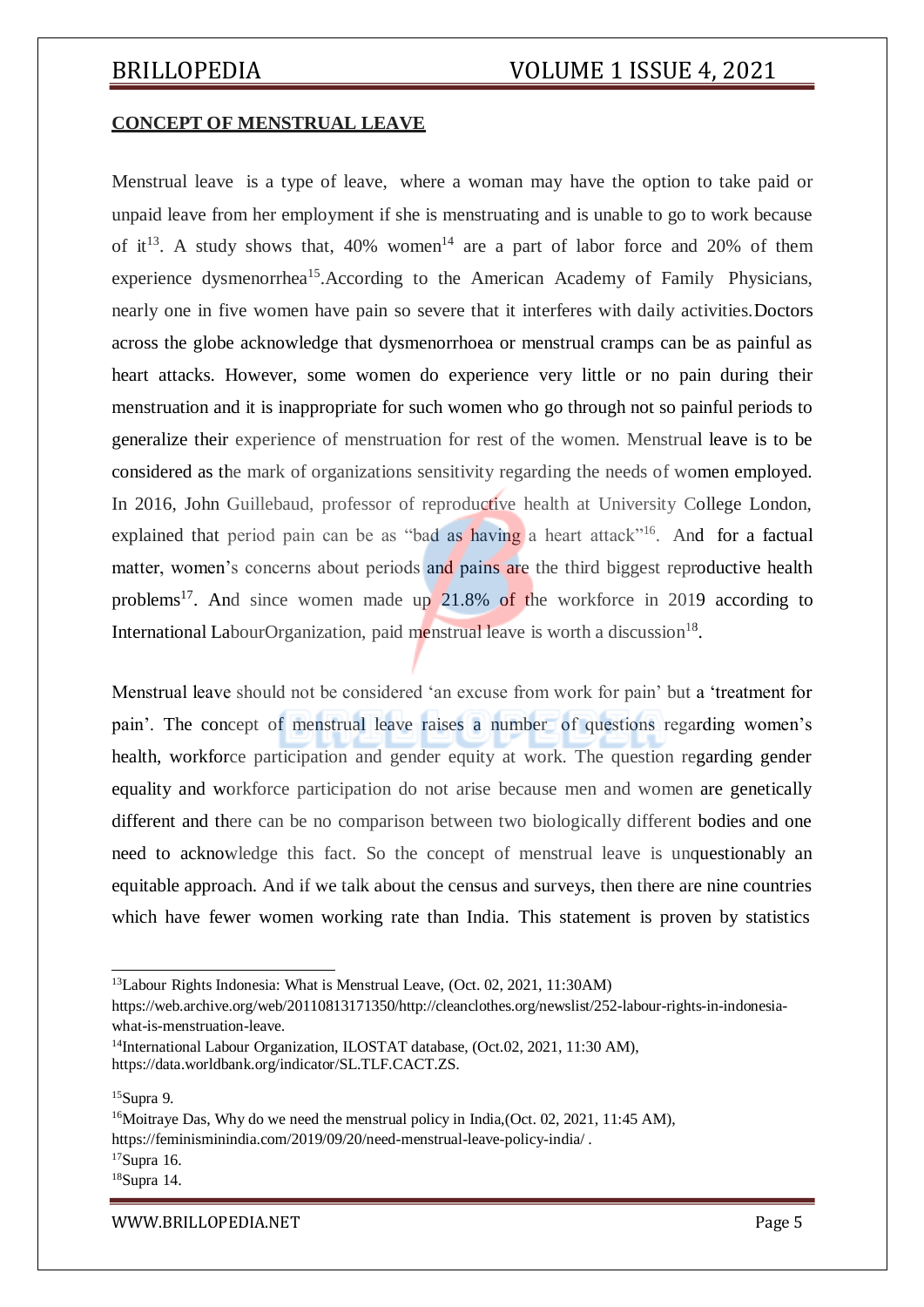given by World Bank Development Indicators while surveying the Labour Force Participation Rate (LFPR). LFPR is the section of working population in the age group of 16- 64 in the economy currently employed or seeking employment. People who are still undergoing studies, housewives and persons above the age of 64 are not factored in the labour force $19$ . . According to the data retrieved by International LabourOrganizationSeptember 2019, the world female LFPR is  $38.96\%^{20}$ .



## STATISTICS BY WORLD BANK DEVELOPMENT INDICATORS DEPICTING INDIA AND NINE COUNTRIES HAVING FEW WOMEN WORKING RATE<sup>21</sup>

The above mentioned graphs were given be the World Bank Development Indicators. It clearly states that only few countries have fewer women working rate than India. Human resource officials said that both organizational and societal factors play a role in the fewer number of women joining the workforce. And India still lacks in it.According to World Economic Forum's Gender Gap Index, India is ranked $112<sup>th</sup>$ out of 153 countries<sup>22</sup>. According

<sup>19</sup>Supra 14.

<sup>&</sup>lt;sup>20</sup> Report by World Bank Development Indicators, The Economic Times.

 $21$ Supra 20.

<sup>22</sup>Data retrieved from International LabourOrganisation Law profile, Japan.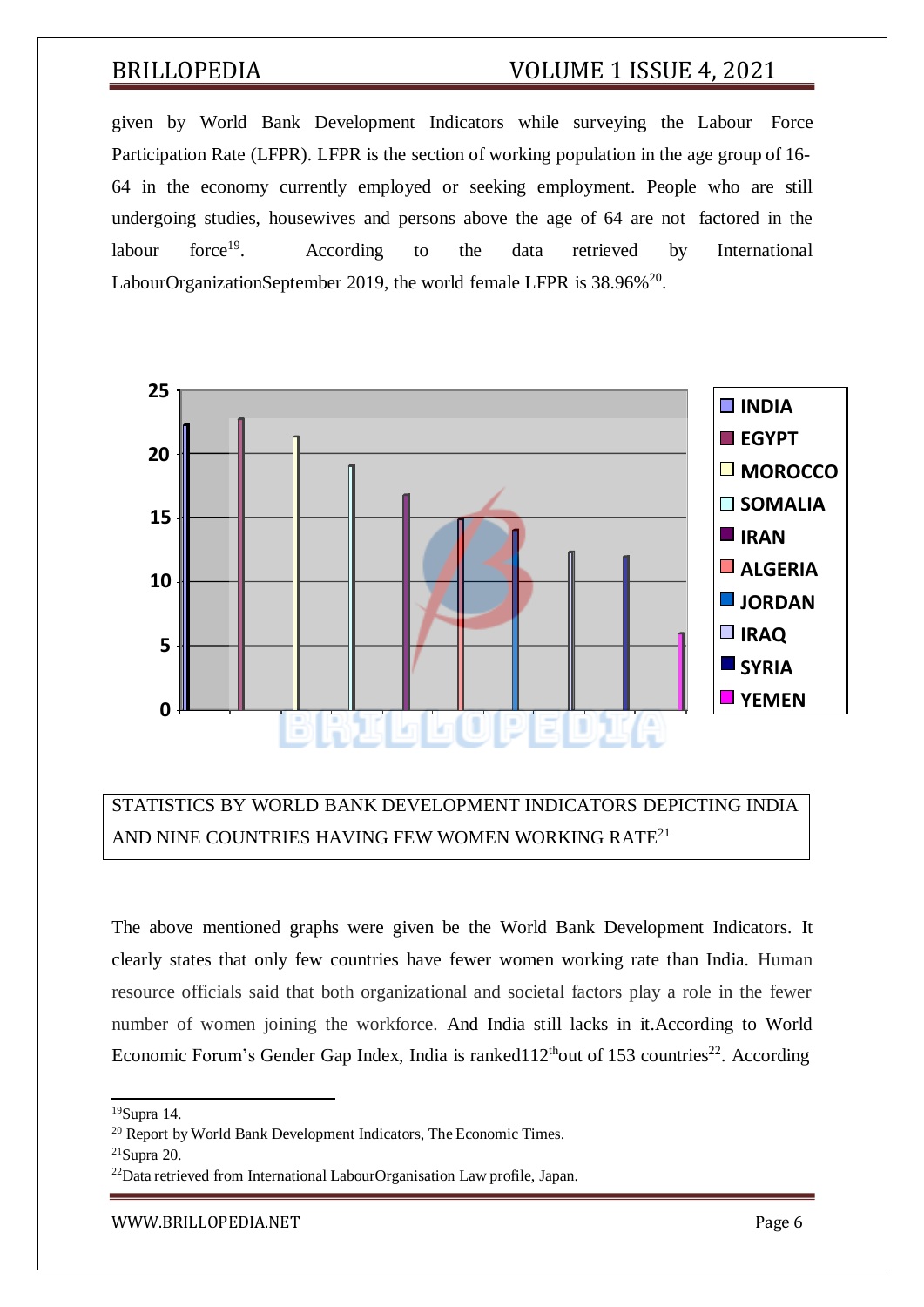to the World Economic Forum, women representation on company boards in India is as low as  $13.8\%$ <sup>23</sup>. India has moved downwards four places in terms of gender equality amid increasing disparity in terms of women's participation in the development of the country. The country is ranked in the bottom five on health and economic fronts.

Scientists in Netherlands have conducted a study asking 33,000 women aging from 15-45 yrs to discuss their menstrual cycles and they're symptoms. The result concluded that women loose almost nine days of work place productivity on average from menstrual cramp discomfort, which is caused by uterine contractions<sup>24</sup>. Through the various schematics collected from various reliable sources, it can be clearly concluded that the working rate of women in India is low as compared to other countries. This low rate may be the consequence of personal or social reasons. The personal reasons being out of our control can't be influenced. But the social reasons can be influenced by us because we together make the society and we are the one to stigmatize it. Also because productivity is a state of mind and a person can work better and up to the required expectations only when he/she is in a proper state of working. Menstruation leads to distraction of mind because a lot of thing goes inside the body of a women while menstruating and dysmenorrhoea also being one of the reasons.

It is commonly understood that if a person is sick, he cannot work to his full capability, in comparison to the when that person is completely well. Comparing this situation to menstruation, a woman would work efficiently on her regular days as compared to her period cycle.The researchers in this research paper have supported the concept of menstrual leave but it does not mean that the researchers concluded menstrual leave as a disease or affliction or a symbol of women weakness. It's just an initiative supporting favorable and comfortable working conditions for women. Women hesitate to use up their regular leave during their period but when they go to work they cannot be at their productive best due to their physical discomfort. Anyways a woman who can work without being bent double with cramps is a better employee and the better the employee the better the organization. Though it is easy to stick around the typical stereotypic traditions but the revolutionary idea would be something not changing the traditions but the way we practice the traditions.

<sup>&</sup>lt;sup>23</sup>Comparison of the Japenese Laws and Model Laws on maternity protection, Japan, asianfoodworks. <sup>24</sup>JSTOR, "Japan's 1986 Equal Employment Opportunity Law and the Changing Discourse on Gender", (Oct. 02,2021, 11:45 AM), JSTOR 3174950.

[WWW.BRILLOPEDIA.NET](http://www.brillopedia.net/) Page 7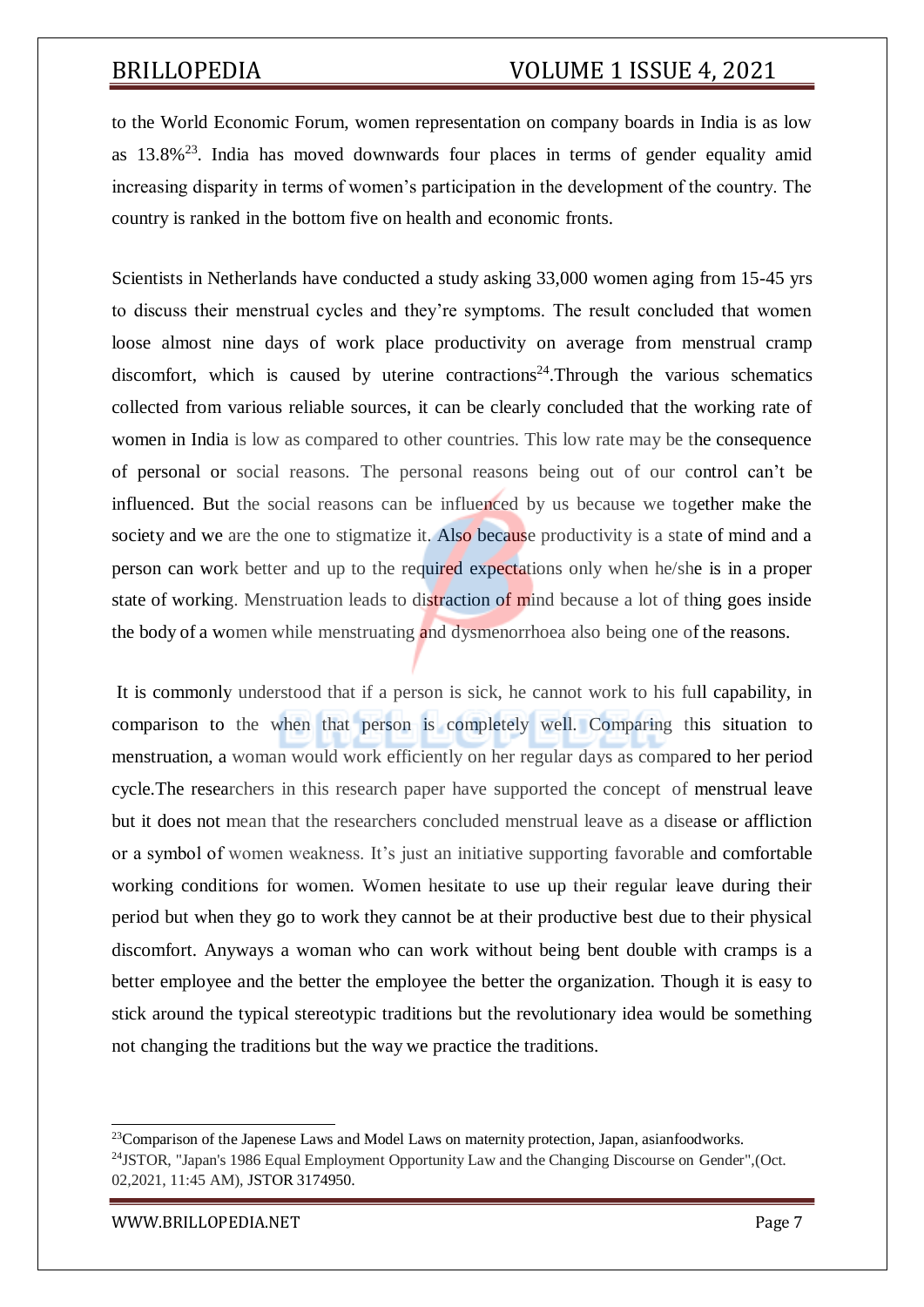## **PROVISIONS REGARDING MENSTRUAL LEAVE: INDIAN AND INTERNATIONAL ASPECTS:**

### **INTERNATIONAL PROVISIONS REGARDING MENSTRUAL LEAVE:**

If we talk internationally, menstrual leave policies exist in some countries, and also individual companies in countries that do not have national laws regarding it may choose to implement such policies. The basic idea for the granting of menstrual leave to female employees' is that a good employer should take proper care of his employees. As it is very necessary for an employee to be fresh while working and willingness to work should be there. This menstrual policy would improve conditions for women in the workforce. To break the pre-existing taboo regarding menstrual leave, it is vital to have some provisions and advancements regarding it. There are many countries which have discussed or are already providing menstrual leave. Few counties in Asia like Indonesia, Japan, Taiwan, South Korea,African country Zambia and China's three provinces i.e. Shanxi, Hubei and Ningxiaare already granted menstrual leave. And countries like Germany, Australia, Russia and Europe (some parts) are presenting provisions to legalize it but yet there's no legal sanction or provision regarding it.

- $\triangleright$  In Japan, women have been granted menstrual leave since 1947. The idea of menstrual leave was initiated in the early  $20<sup>th</sup>$  century. This initiative was taken by Japanese labour unions in 1920's<sup>25</sup>. They called it as SEIRI KYUKAi.e. physiological leave. In 1947, a law came into force by the Japanese Labor Standards allowing all female workers to take one or two days off work. The menstrual leave provided is paid $^{26}$ .
- $\triangleright$  In South Korea, female workers have been entitled to a day off each month i.e. the first day of their menstrual cycle, since 2001. According to Article 71 of the Labor

<sup>25</sup>Supra 24. <sup>26</sup>Supra 24.

[WWW.BRILLOPEDIA.NET](http://www.brillopedia.net/) Page 8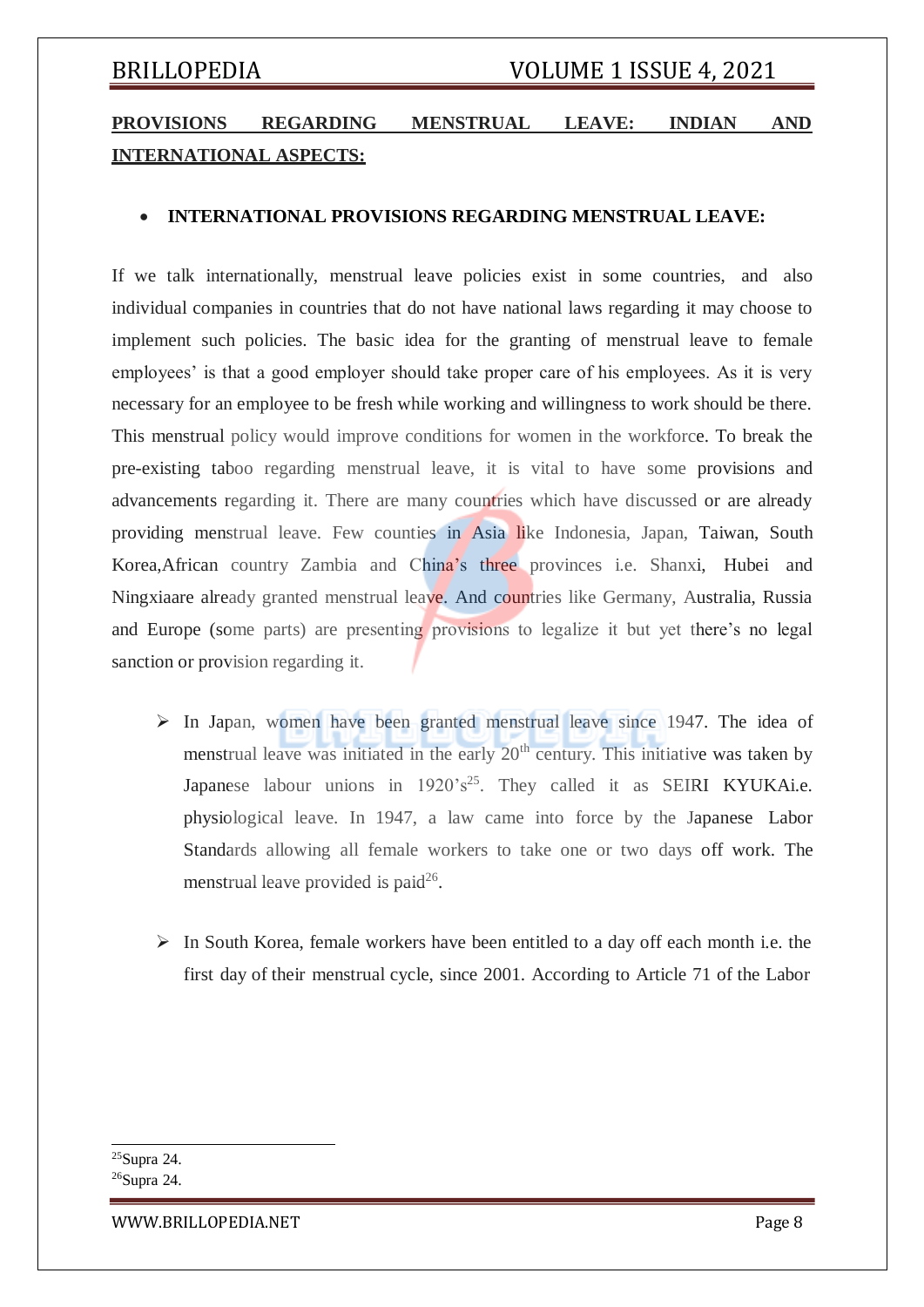Standards  $Law^{27}$ , if women will not take menstrual leave then they will be entitled to additional pay<sup>28</sup> i.e. women must be paid for unused menstruation leave.

- $\triangleright$  Taiwan amended its legislation in 2014 to provide one day menstrual leave. Under the Act of gender equality in employment, women are given three days of menstrual leave per year, which will not be calculated toward the thirty days of "common sick leave" giving women up to thirty three days of "health related leaves" per year<sup>29</sup>.
- $\triangleright$  In Indonesia women are granted two days per month menstrual leave by law<sup>30</sup>.
- $\triangleright$  In Zambia, women are legislatively entitled to a day off monthly and they call it as Mother's Day leave. And if a female employee is denied of this policy, she has the right to prosecute the employer in the court of  $law<sup>31</sup>$ . And they have also included it in their Labour Laws.
- $\triangleright$  China, as a whole do not provide Menstrual leave but three provinces i.e. Shanxi, Hubei and Ningxia grants two days menstrual leave to all the working women in that region. If some company or organizations do not provide it, then the women have the right to take legislative action against those<sup>32</sup>.
- $\triangleright$  Italy became the first European country to allow three days paid period leave for women. But there's a condition that the leave will only be available to women who have dysmenorrhea<sup>33</sup>.

Some international companies providing menstrual leave holidays are:

 $27$ SerMyo-ja Staff Re, Once again court orders menstrual leave payout, (Oct. 02, 2021, 11:50 AM), [http://koreajoongangdaily.joins.com/news/article/article.aspx?aid=2885715.](http://koreajoongangdaily.joins.com/news/article/article.aspx?aid=2885715)

<sup>28</sup>Supra 27.

 $29$ The China Post, "Gender equality in employment act revised".

<sup>30</sup>Carolyn Tate, There Are Countries Where 'Menstrual Leave' Is Actually A Thing, (Oct. 02,2021, 11:55AM), https:/[/www.whimn.com.au/strength/health/there-are-countries-where-menstrual-leave-is-actually-a-thing/news](http://www.whimn.com.au/strength/health/there-are-countries-where-menstrual-leave-is-actually-a-thing/news-)story/a79079fc84a2bd80372940f2b97d930d.

<sup>31</sup>Zambia's controversial menstrual leave law, https:/[/www.trtworld.com/life/zambian-women-can-take-menstrual](http://www.trtworld.com/life/zambian-women-can-take-menstrual-)leave-but-some-say-its-not-fair-286497.

 $32$ Shen Lu and Elain Yu, Chinese province grants women leave for menstrual pain. (Oct. 02, 2021, 12:30 PM), https://edition.cnn.com/2016/02/16/asia/china-menstruation-leave/index.html

<sup>&</sup>lt;sup>33</sup>Sharika Nair, Culture Machine initiates monthly leave foe women employees for first day of periods.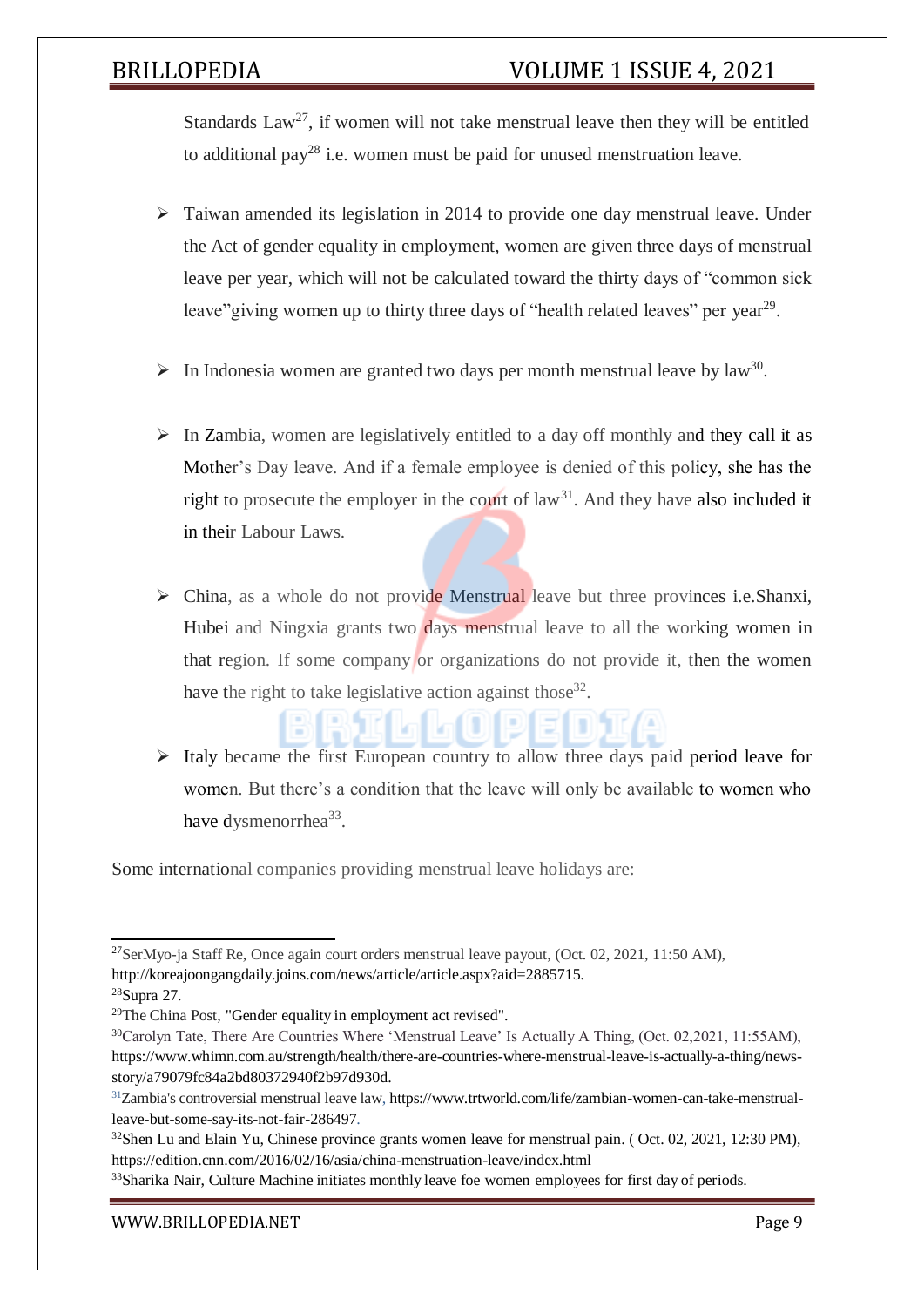- $\triangleright$  Nike, a US based company, introduced menstrual leave in 2007. The partners in the company signed a Memorandum of Understanding to ensure that the company's standards regarding menstrual leave are being maintained<sup>34</sup>.
- $\triangleright$  Coexist, a UK based firm in Bristol, is the first company in United Kingdom's to tackle the taboo of menstruation and to introduce the policy of menstrual leave. Coexist comprises of a large workforce and ensures providing favorable working conditions to all the employees $35$ .
- $\triangleright$  The Victoria Women's Trust, Australia introduced the policy of menstrual leave three years ago for 14 of its employees out of which 13 were women. The policy comprises ofaccommodations for the workers to make them comfortable and even provides the option of working from home, and up to  $12$  days paid menstrual leave is provided<sup>36</sup>.

On the basis of the research mentioned above, it can be clearly stated that there are people who understand the need to provide a healthy and favourable working conditions and aims in providing a supportive social environment to make working women feel comfortable. The need of implementing menstrual leave should not be confused with women being or considering them to be weak or to act pitiful. It should be understood that it's not like women enjoy it or want to be in extreme pain every month, as it's not a matter of choice.

### **INDIAN PROVISIONS REGARDING MENSTRUAL LEAVE:**

Menstrual leave is a critical as well as neglected subject in India. As we know that the subject of menstruation is unaddressed and under- researched in India. People talking about it in public are still a hypothetical situation. Our society believes that it is shameless to talk about one's body in public. But with the evolution of time, changes are occurring in the society. People are becoming open about it and having open discussions regarding it. The stereotype mindset regarding menstruation is changing, though menstrual leave being a two edged sword. The provisions regarding menstrual leave is the need of the hour and it should be

<sup>&</sup>lt;sup>34</sup>Kavita Krishnan, Period leave debate is a reminder that workplaces must provide for women's need, (Oct. 02, 2021, 12:30 PM), https://scroll.in/article/844732/period-leave-revival-of-debate-is-a-reminder-that-workplacesmust-provide-for-womens-needs.

<sup>35</sup>Supra 34.

<sup>36</sup>Supra 34.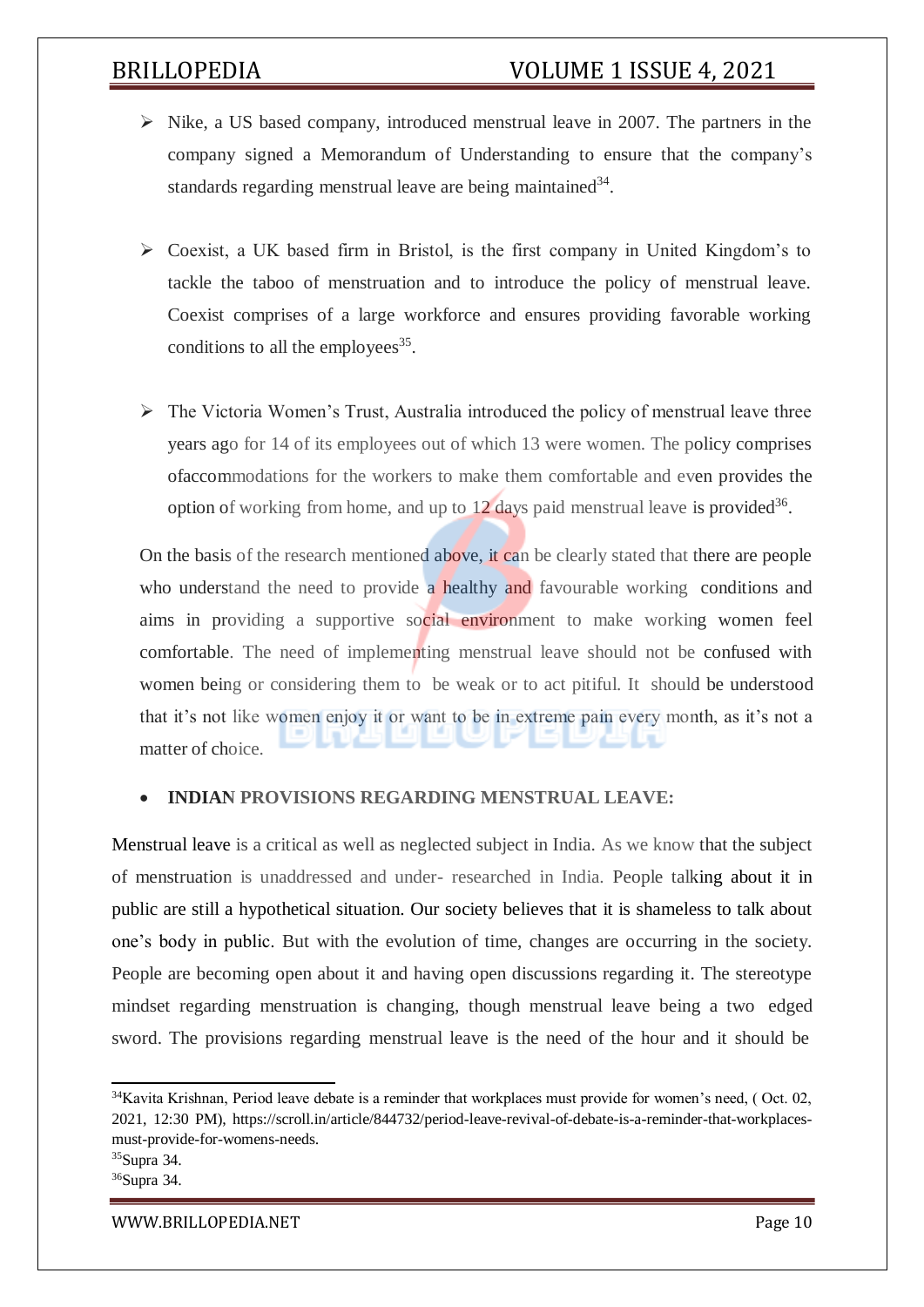expressed politically soon. Workplace facilities are equal rights of men and women, and when men are offered favourable and supportive working environment, women should also get the same.

Talking about the existing provision and initiatives in India, there are many, like:

 $\triangleright$  Bihar, a state in India, is offering menstrual leave since 1992. The Bihar's Human Resource guidelines states that:

> "All women staff is eligible to avail two days of special leave every month because of biological reasons.This is an addition to all other eligible leaves."

The Bihar government passed this order on January 2,1992 stating stated that in keeping with the demand raised by various employee associations and the agreement arrived at with them, all women who are regular government employees will be given two consecutive days of special casual leave every month<sup>37</sup>.



विषय: नियमित महिला कर्मचारियों को प्रत्येक माह में दो दिनों का विशेष आकस्मिक अवकाश स्वीकृत करने के सम्बन्ध में।

निदेशानसार मुझे यह कहना है कि सरकारी कर्मचारियों के विभिन्न सेवा संघों की माँग एवं उनसे हुए समझौते को दृष्टिगत रखते हुए राज्य सरकार ने यह निर्णय लिया है कि राज्य के सभी .<br>नियमित महिला सरकारी कर्मचारियों को प्रत्येक माह में दो दिनों का विशेष आ**कस्मिक अवकाश** की सुविधा दी जाये।

-<br>2. यह विशेष आकस्मिक अवकाश सरकारी सेवक का पंचांग वर्ष में अनुमान्य <mark>आकस्मिक</mark> अवकाश के अतिरिक्त होगा।

3. ये छुट्टी प्रत्येक माह में दो लगातार दिनों के लिए एक ही बार अनमान्य होगी।

# $20 - 07 - 2017$  17:0

38

<sup>37</sup>Supra 34.

<sup>38</sup>Supra 34.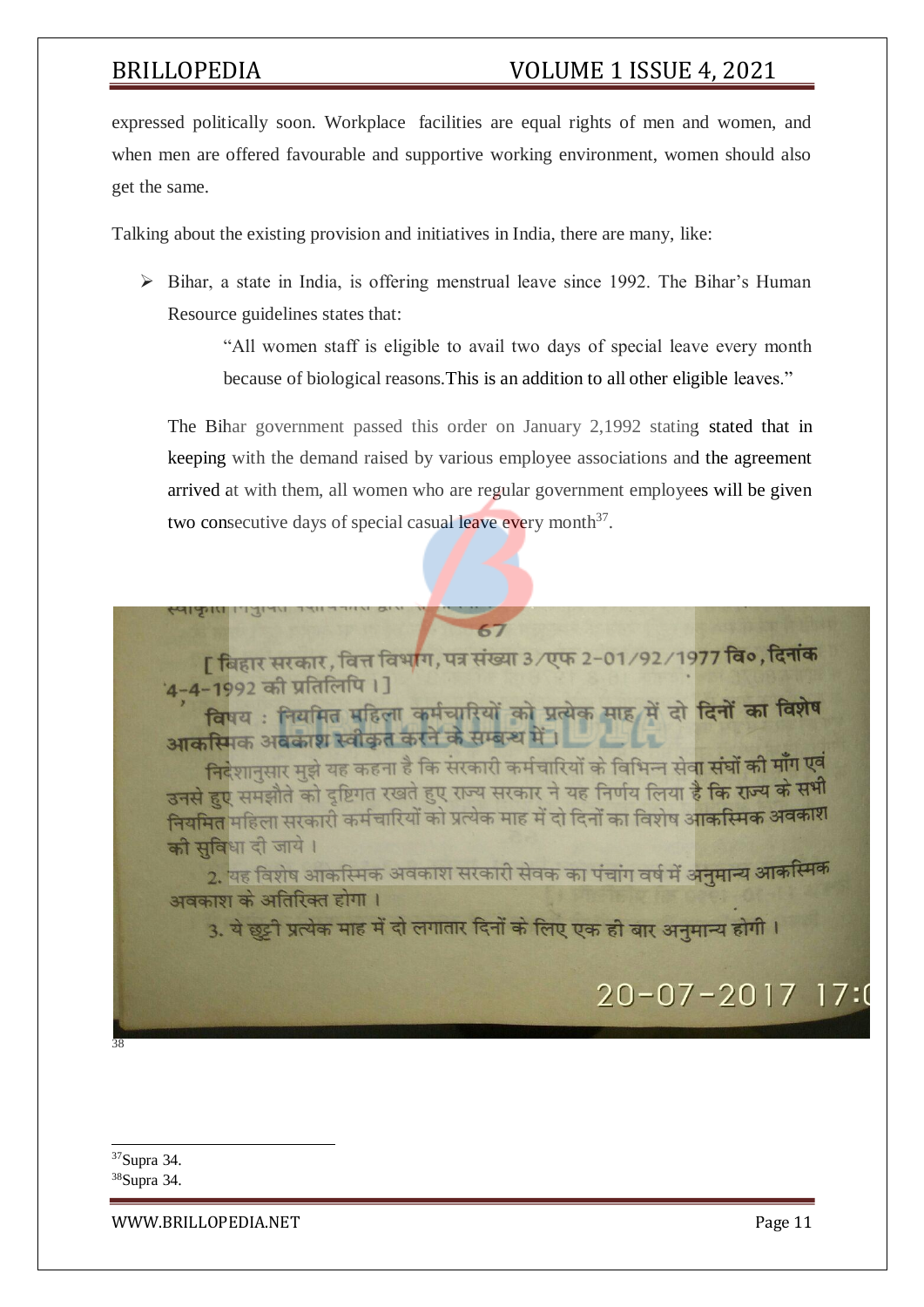- NinongEring, a LokSabha Member of Parliament from Arunachal Pradesh representing Congress, took an initiative under Private Members' Bill and presented 'the Menstruation Benefit Bill, 2017' which proposed two days paid menstrual leave for women working in the private and the public sector. The bill also talks about providing better facilities for rest at workplace during menstruation<sup>39</sup>. Ering said that this is the need of the hour to amend the Labour Laws and provide two days paid menstrual leave during menstruation and also to provide intermediate breaks for rest at workplace during menstruation. Though the Ministry of Women and Child Development has given no pilot legislation or provision regarding it yet.
- Malayalam media giant, Mathrubhumi started granting one day menstrual leave to all of its female employees<sup>40</sup>. Mathrubhumi's director MV Shreyams Kumar stated that the act is not to empower women but to understand their needs. Also that this move is an attempt to remove the taboo from the society. The leave being granted is optional; the employee may or may not take it.
- $\triangleright$  Culture Machine, digital media startup, headquartered in Mumbai, has implemented menstrual leave policy allowing women to take a day off on the first day of her periods<sup>41</sup>. The Human Resource of the company told that they implemented this policy to provide the women, a supportive working environment and considerate policies regarding it.
- Gozoop, a digital marketing firm for brands such as Dell and Asian Paints, started granting a day off menstrual leave monthly<sup>42</sup>. Ahmed AftabNaqvi, CEO of Gozoop said that they implemented this policy under "cultural sensibilities" and to break the taboo regarding menstruation and to have a friendlier environment about it at the workplace.

<sup>39</sup>Supra 34.

<sup>40</sup>Ramesh Babu, Kerela Media Group Mathrubhumi announces period leave for women employees,( Oct. 02,2021, 12:15 PM), https:/[/www.hindustantimes.com/india-news/kerala-media-group-mathrubhumi](http://www.hindustantimes.com/india-news/kerala-media-group-mathrubhumi-)announces-period-leave-for-women-employees/story-EbzM6a6c8MyfV6tlvNS8sK.html.

 $41$ Supra 33.

<sup>42</sup>AmritDhillon, Silly and Regressive : Indian firms introduce period days.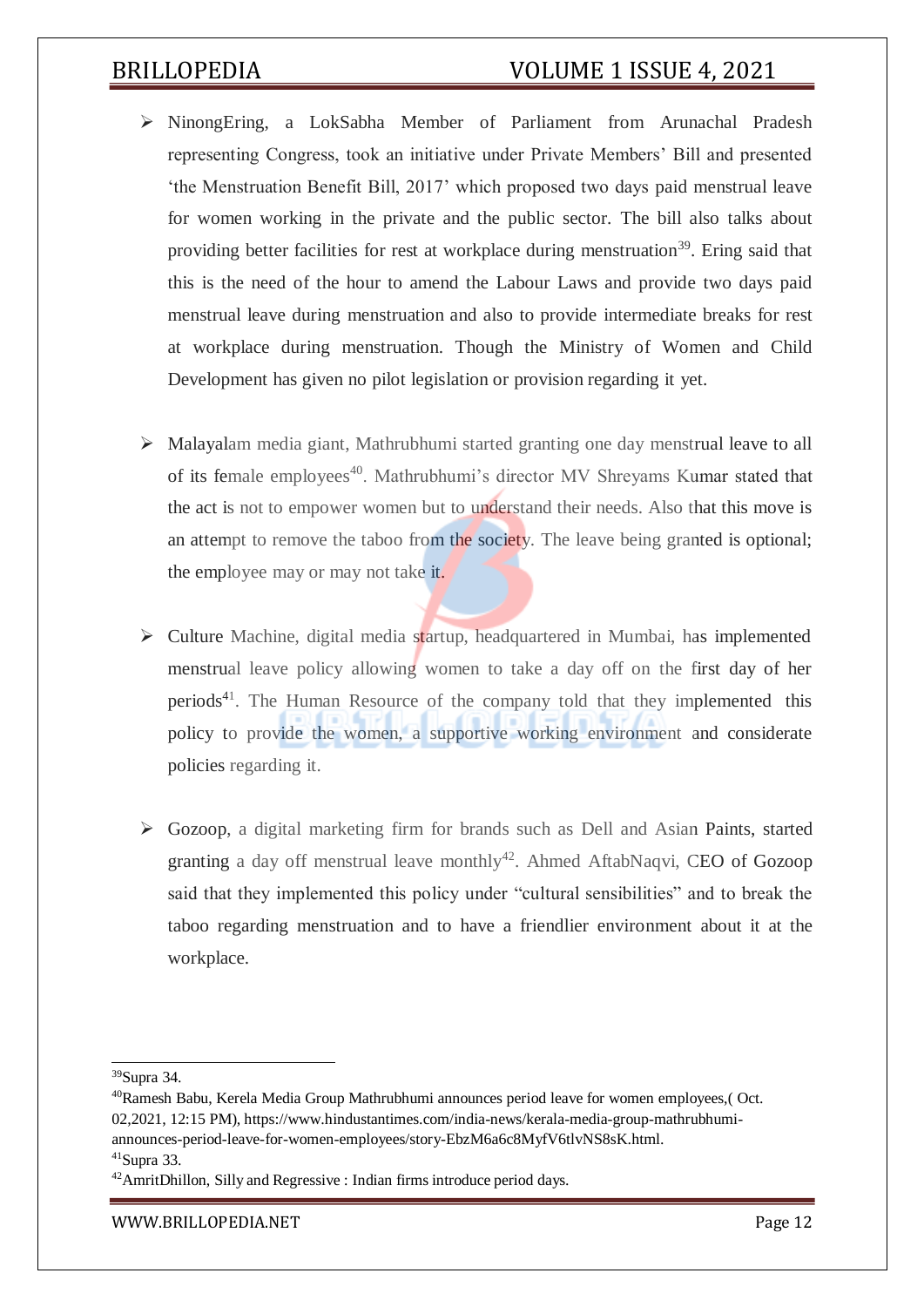## **SHOULD INDIA IMPLEMENT THE POLICY OF MENSTRUAL LEAVE : SUGGESTIVE MEASURES ?**

India is worldwide known for its customs and traditions and the way people of India respect and follow it. But there are some customs and practices which need to be modified with time. One such concept is menstruation. In India culture and menstruation are used inclusively. Though the cultural aspect of menstruation is how society views menstruation. Menstruation, in Indian society is considered as a taboo because it is considered to be unclean, embarrassing, inhibiting, ritually unclean and impure. It is said that the body of a woman is impure during menstruation and hence women are not allowed inside kitchens, religious places etc. and at some places they are even asked to use separate vessels, clothes and even not allowed to sleep on bed. But with the passage of time, our society is overcoming and suppressing such beliefs and are actually being supportive towards women. People at large platforms are having open discussions about it through movements and campaigns like Happy to bleed, movies like Padman are being directed, campaigns like Pad against Sexisms are taking place in the society. Also revolutionary judgments like SabarimalaJudgment<sup>43</sup>, which allowed all pilgrims regardless of gender, including women in the menstruating age group, to enter the temple.

Menstrual leave is a basic right of a woman. It cannot be stated as gender inequality because according to the Article 15(3) of Constitution of India,"Nothing in this article shall prevent the State from making any special provision for women and children<sup>"44</sup>

It clearly indicates that the government can make any policy benefitting the condition of women in India. And also this discrimination (if to be termed as discrimination) is a protective discrimination because it is important to maintain social equity specially when there has been a history of discrimination against women.

<sup>43</sup>India Young Lawyers' Association v. State of Kerela, 2018 <sup>44</sup>INDIA CONST. art.15, cl. 3.